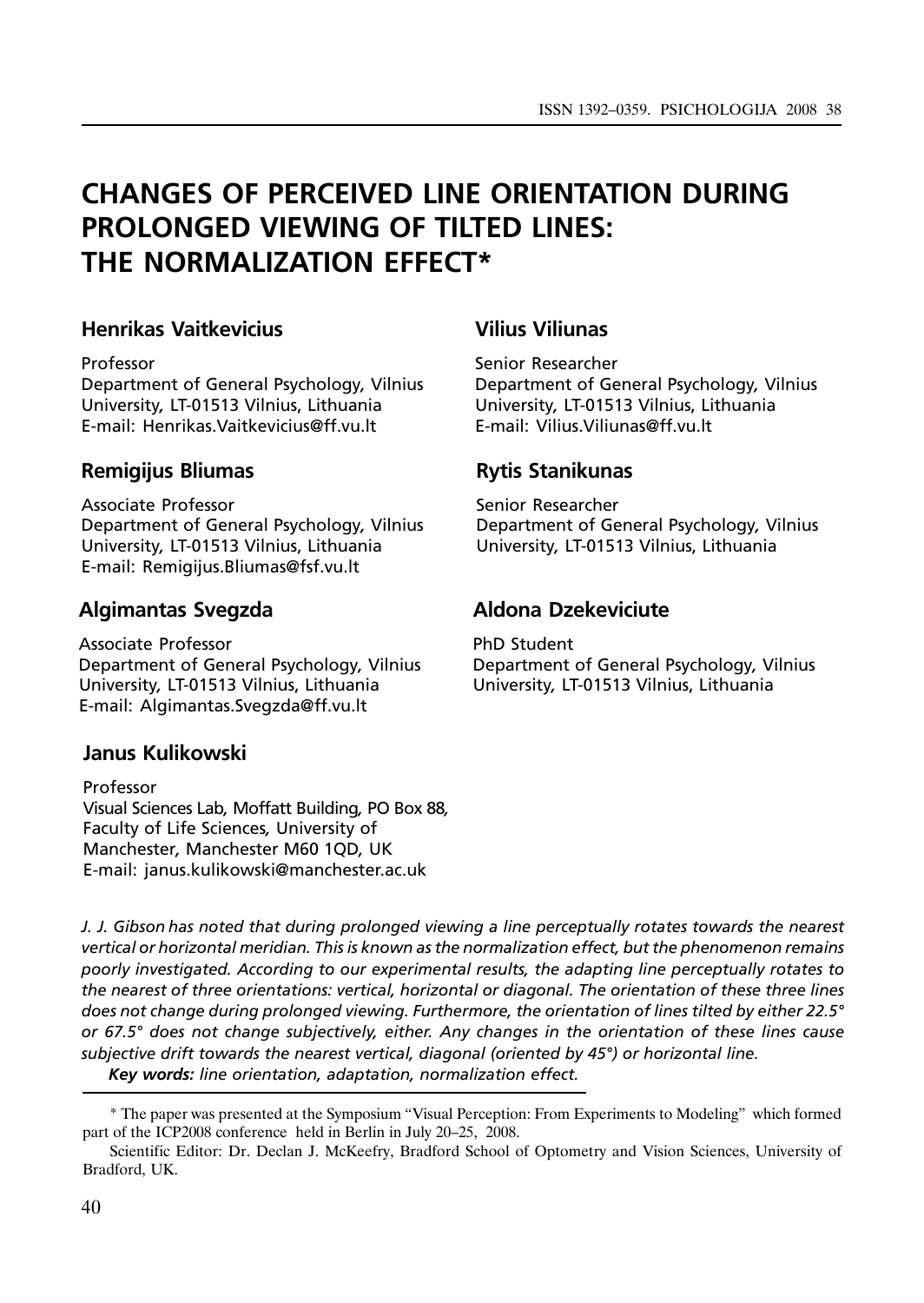### Introduction

The effect of adaptation on the perceived orientation of a line was originally described by J. J. Gibson (1933, 1937) and J. J. Gibson & M. Radner (1937). They reported two phenomena that occur during prolonged viewing of a line: the tilt after-effect and the effect of normalization. The tilt after-effect describes how the perceived orientation of a test line depends both on the actual (physical) orientation of the line and on the orientations of lines that were previously presented to the subject (Köhler & Wallach 1944; Mitchell and Muir 1976; Campbell and Maffei 1971; Bednar & Miikkulainen 2000; Clifford et al., 2000; Schwartz, et al., 2007). The normalization effect results in a change of the perceived orientation of the line during prolonged viewing, i.e. the line perceptually rotates, or drifts, towards the nearest vertical or horizontal straight line (Gibson, 1933).

The tilt after-effect has been intensively investigated (Gibson, 1933, 1937; Köhler & Wallach, 1944; Ganz, 1956; Blakemore et al., 1970, 1971; Over et al., 1972; Tolhurst, 1972; Dealy & Tolhurst, 1974; Sekuler & Littlejohn, 1974; Mitchell & Muir, 1976; Regan and Beverley, 1985; Wenderoth & Johnstone, 1987; Bednar & Miikkulainen, 2000; Clifford et al., 2000, 2001). But there has been relatively little examination of the properties of the normalization phenomenon. J. J. Gibson & M. Radner (1937) indicate that the orientation of any straight line continuously changes throughout prolonged viewing, the line is perceived as drifting towards the nearest of the two intrinsic standards, or norms: vertical and horizontal. Vertical and horizontal lines are perceived as stable, however, diagonal lines are equally far from both the vertical and horizontal lines, and consequently these lines could also conceivably be perceived as stable. This paper sets out to examine in greater detail the properties of this normalization phenomenon.

#### Methods

#### Stimuli

In view of the fact that adaptation effects have spatially local components (prolonged viewing gives rise to changes in the vicinity of stimuli (Cleland & Freeman, 1968; Dragoi et al., 2000, 2003)), we chose two different stimuli presented in different parts of the visual field (Figure 2) to assess changes in the perceived orientation of a line.

The subjects were exposed to three adapting straight lines  $L<sub>4</sub>$ , which were spaced apart by 20 min of arc visual angle (Figure 1a). We used five different line orientations  $\varphi_a = \varphi_{u\text{mad}}$  $\pm$  10° and  $\varphi_a$  < 90°, where  $\varphi_{u\alpha}$  = 0°, 45° and 90°. Figure 1a also demonstrates the matching line,  $L_M$ . The distance between  $L_A$  and  $L_M$  was equal to 6 deg of arc.

A small solid black fixation point was placed in the centre of the middle adapting line. All the lines were 2 deg of arc in length, 10 min of arc in width and were generated by a PC, on a Philips 201CS monitor (refresh rate  $= 75$  Hz, screen diagonal length  $= 50.4$  cm).

The stimuli were presented on a blank screen of luminance equal to 80 cd/m2. Subjects viewed the stimuli with one eye through a circular aperture positioned 1 meter from the screen. The size of the circular visual field was 20 deg of arc. A special bite bar was used to minimise movements of the subjects' head.

### Procedure

Figure 1b demonstrates the timeline of the stimulus sequence. Subjects were exposed to 10 min of complete darkness at the beginning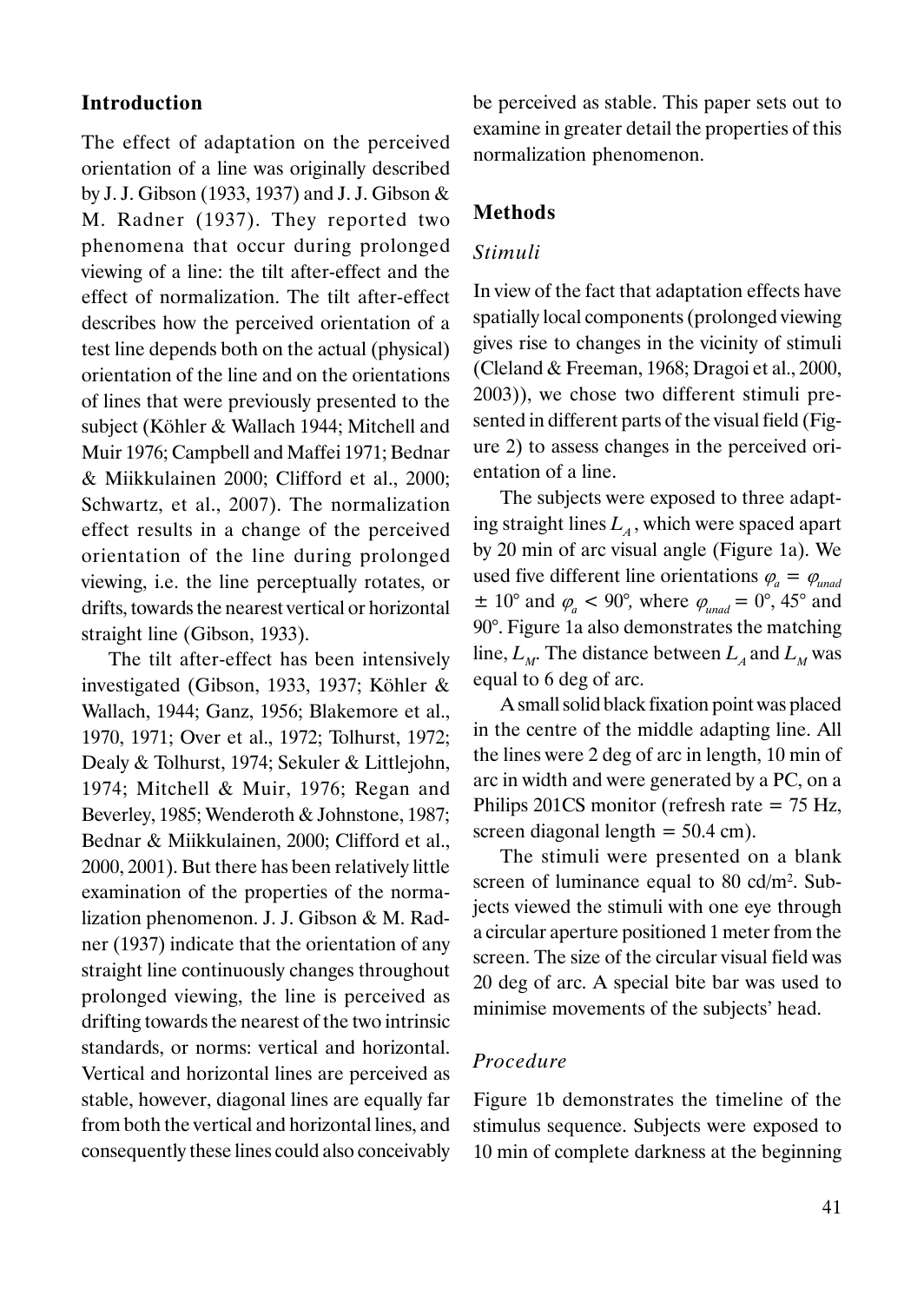

Figure 1. Stimuli and the sequence of their presentation: (a)  $L_{\text{A}}$  three adapting and  $L_{\text{M}}$  matching straight lines, (b) sequence of stimuli presentation.  $t_{pr}$  – dark adaptation time;  $t_{\text{A1}}$  – preliminary adapting time  $(t_{\text{A1}} = 1$ min;  $t_{\text{m}}$  – the presentation time of matching line  $(t_{\text{m}} = 0.2 - 1 \text{ s})$ ;  $t_{\text{max}}$  – time needed to answer;  $t_{rad}$  – readaptation time ( $t_{rad}$  = 10 s)

of each experiment  $(t_{pr})$ . After that, three adapting lines appeared on the screen and remained visible to the subjects for the remainder of the experiment. After 1 min  $(t_{AI})$ , matching lines were presented for 1 sec  $(t_m)$ . The orientation of these matching lines was varied randomly by  $0.5n$  degrees, where *n* is a random integer ranging from –10 to 10. There were total of 21 orientations generated. The orientation angle can be expressed as  $\varphi = \varphi$ + 0,5° n (i.e.  $\varphi_a - 5$ °  $\leq \varphi \leq \varphi_a + 5$ °).

A subject was asked to choose if the matching line  $L<sub>M</sub>$  was rotated clockwise or counter clockwise relative to the adapting lines (2-alternative forced choice method). The subject had an unlimited time  $(t_{ans})$  to make this decision. Each response by the subject was followed by a 10-second period  $(t_{rad})$  of re-adaptation after which the process was repeated until the subject had made 105 decisions.

### Subjects

There were four male observers, their age ranging from 30 to 60 years. All subjects had normal or corrected-to-normal vision with no astigmatism. Three subjects were not aware of the purpose of the experiment. All subjects were experienced with psychophysical experiments.

### Data Analysis

There are two hypothetical circumstances under which a subject is forced to choose the direction of the rotation:

- the subject perceives the predicted adaptive drift;
- the subject does not perceive any adaptive drift (no normalization takes place).

Figure 2 demonstrates an example of per-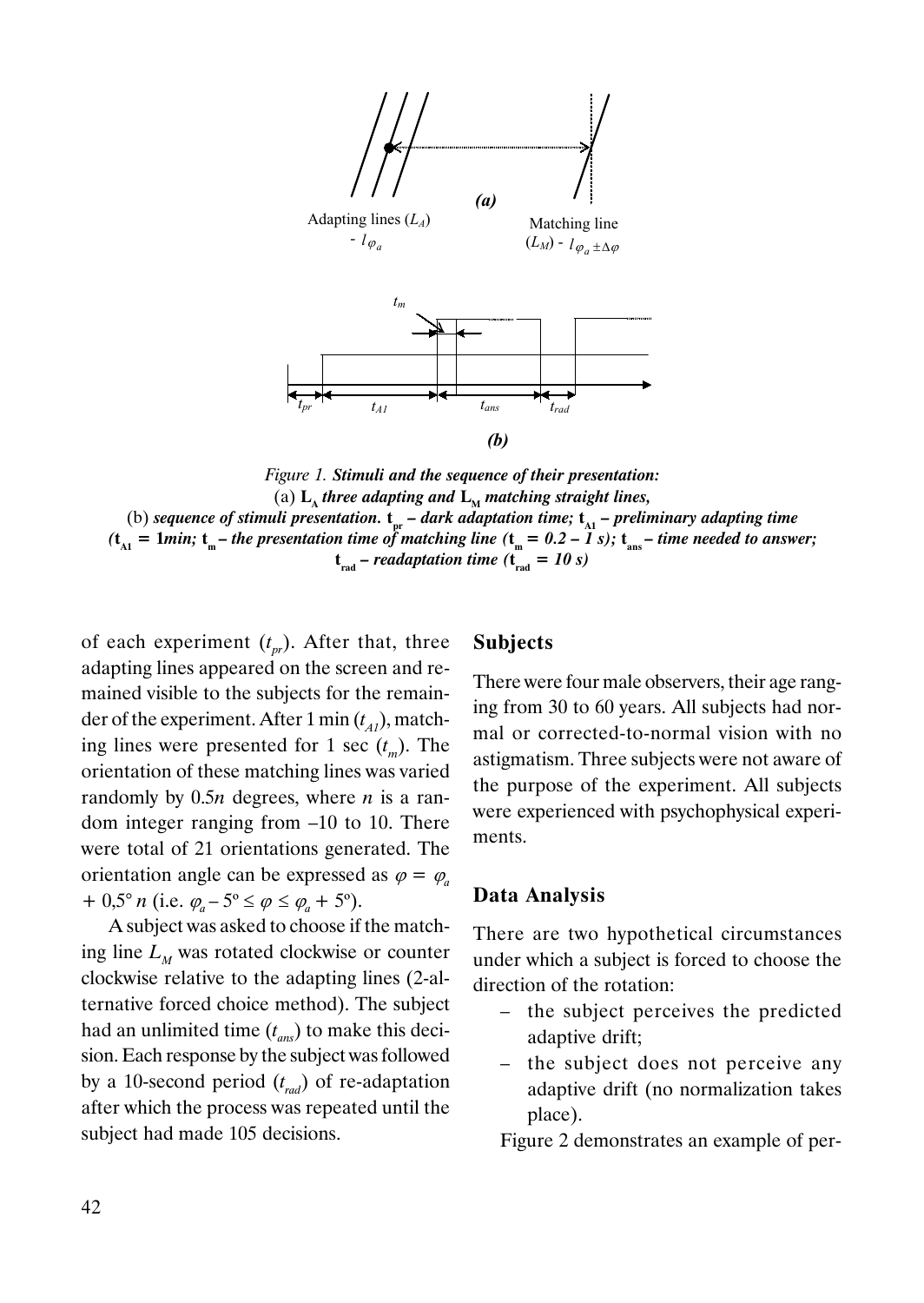

Figure 2. Assessment of perceived orientation after prolonged viewing of the line tilted by  $-10^{\circ}$  from the vertical (for clarity, all angles between the lines are enlarged):

(a) –  $l_{\phi_a}$  true adapting line,  $l_{\text{perc}}$  – perceived line; (b) – all matching lines are generated within the range spanned by the heavy-dotted lines; a continuous line represents the adapting line  $l_{\varphi_a}$  which divides the range into two equal sectors (grey and white). The perceived adapting line  $(l_{per})$  is rotated clockwise and is represented by a dotted line which divides the range into two unequal parts. The counter-clockwise sector is larger as compared to the sector oriented clockwise from the l<sub>perc</sub> line

ceived orientation assessment during which the orientation angle  $\varphi$  is set to –10° and the test lines appear within the range spanned by the heavy-square dashed lines (for clarity, all angles among lines are enlarged). The subject is forced to decide whether each matching straight line is rotated clockwise or counterclockwise in relation to the adapting line. If the orientation of the adapting line  $(l_{\varphi})$  is perceived as constant, the perceived orientation of the test line coincides with the true orientation. In this case, the frequency of responses "rotated clockwise"  $(f_c)$  and "rotated counter-clockwise"  $(f_a)$  (or the number of responses "rotated clockwise"  $(R_c)$  and "rotated counter-clockwise"  $(R_1)$ ) will be equal. If the adaptation effect causes subjective clockwise rotation of the  $l_{per}$  line, the frequency of  $(f_a)$  responses will increase and will exceed the  $(f_c)$  responses (Figure 2b). On the other hand, if the adapting line subjectively rotates counter-clockwise, then the number of  $(f_a)$  responses will decrease. As demonstrated in Figure 2, the adapting line divides the range of test lines into two equal sectors, hence any subjective deviation from this line causes these sectors to become uneven, leading to corresponding changes in the frequency of  $(f_c)$  or  $(f_a)$ responses. During the experiments, we were able to use changes in response frequency to quantify the subjective effect of adaptation.

We used the Kolmogorov–Smirnov and Shapiro–Wilk tests to confirm that our data were normally distributed. We used the t-test to identify significant differences in our datasets. We also used nonparametric analysis methods to compare and estimate the effect of adaptation on the perception of two groups of lines. The first group of lines was oriented by  $-10^{\circ}$ , 35°, 80° and the second group by  $10^{\circ}$ and 55°.

We tested the following hypothesis: the first group of lines should be subjectively rotated clockwise, and therefore the number of  $(f_a)$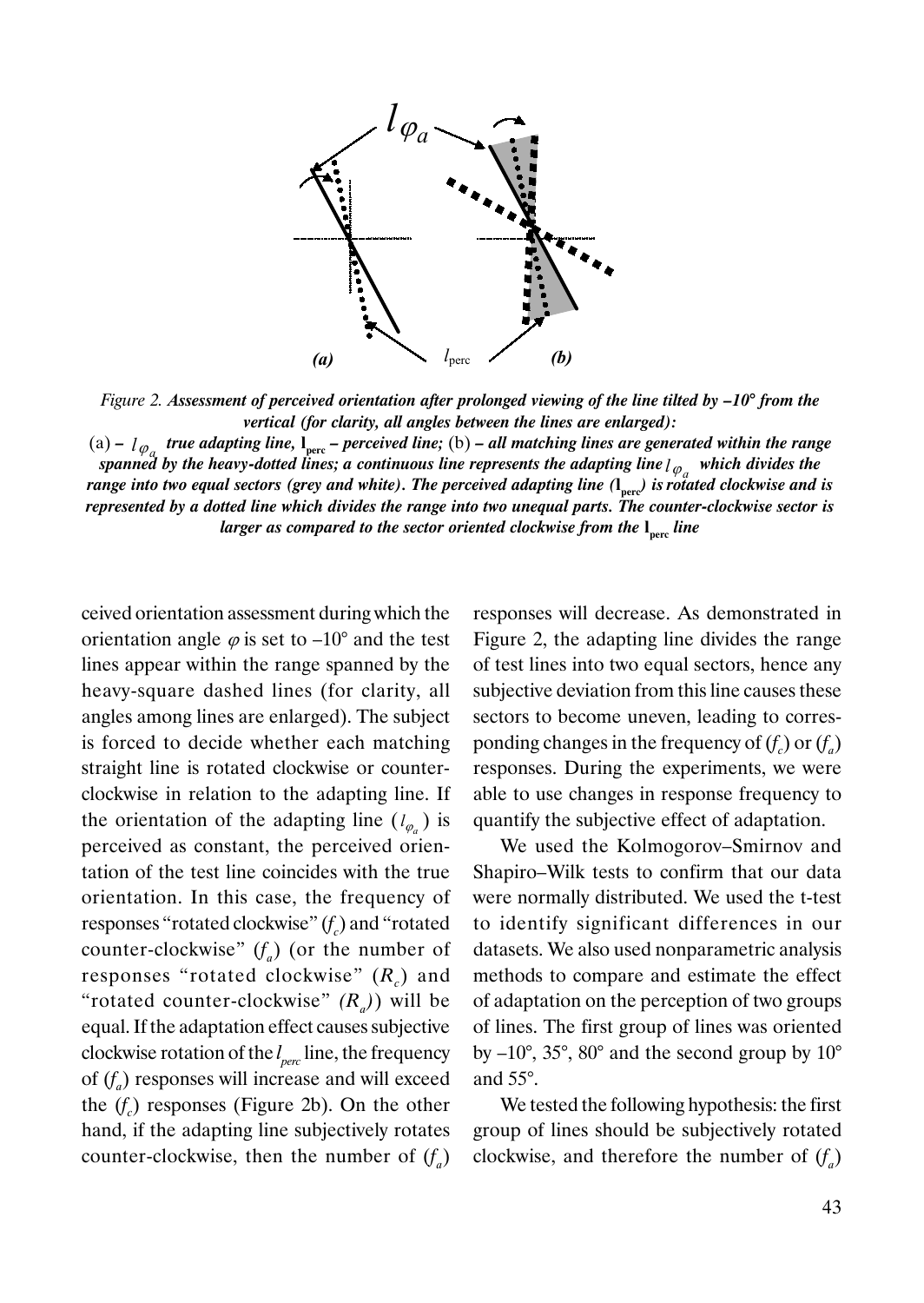responses (the matching line is rotated counter-clockwise relatively to perceived adapting line) should be greater than the  $(f_c)$ responses.

### Results

During the experiments, the subjects were forced to identify the direction of the test line rotation as "clockwise"  $(f_c)$  or "counterclockwise"  $(f_a)$  relative to the adapting line. The frequency of these responses had a normal distribution as determined by Kolmogorov– Smirnov criterion ( $p \le 0.2$ ).

A summary of the results from the subjects is presented in Figure 3, which shows the average number and frequency of responses "rotated clockwise"  $(R_c)$  and  $(f_c)$  as a function of adapting line orientation. The positive angles mean that the adapting line is rotated clockwise from the vertical. Note that the dashed line in Figure 3 represents the point where the frequency of  $(f_c)$  responses is equal to  $(f_a)$  responses. Error bars correspond to a 95% confidence interval. Continuous thick arrows show the direction of the subjective adaptive drift. Dashed arrows point towards the theoretical orientations of the adapting line at which normalization effect should not occur.

As demonstrated in Figure 3, the subjects were less likely to have  $(f_c)$  responses when the adapting line was set at  $-10^{\circ}$ . This means that the adapting line was perceptually rotated clockwise. The same line in Figure 2 is depicted as a dashed line and divides the sector, marked by two heavy-square lines, into two unequal parts, the counter-clockwise sector being the larger of the two. Thus, the subjects were more likely to subjectively orient the test line within the larger sector.

The other results presented in Figure 3 can be explained similarly. For example, the subjects were more likely to choose  $(f_c)$  responses when the adapting line was at  $+10^{\circ}$ . This means that the adapting line is subjectively rotated counter-clockwise. In this case, the perceived adapting line divides the test line orientation range unequally, the clockwise sector being the larger of the two (analogously to Figure 2); therefore, the subjects were more likely to subjectively orient the test line within the larger clockwise sector.



Figure 3. The number ( $\mathbf{R}_c$ ) or relative frequency ( $\mathbf{f}_c$ ) of responses versus adapting line orientation. The abscissa represents the orientation of adapting straight lines in degrees, and the ordinate shows the "rotated clockwise" response frequency; error bars – 95% confidence interval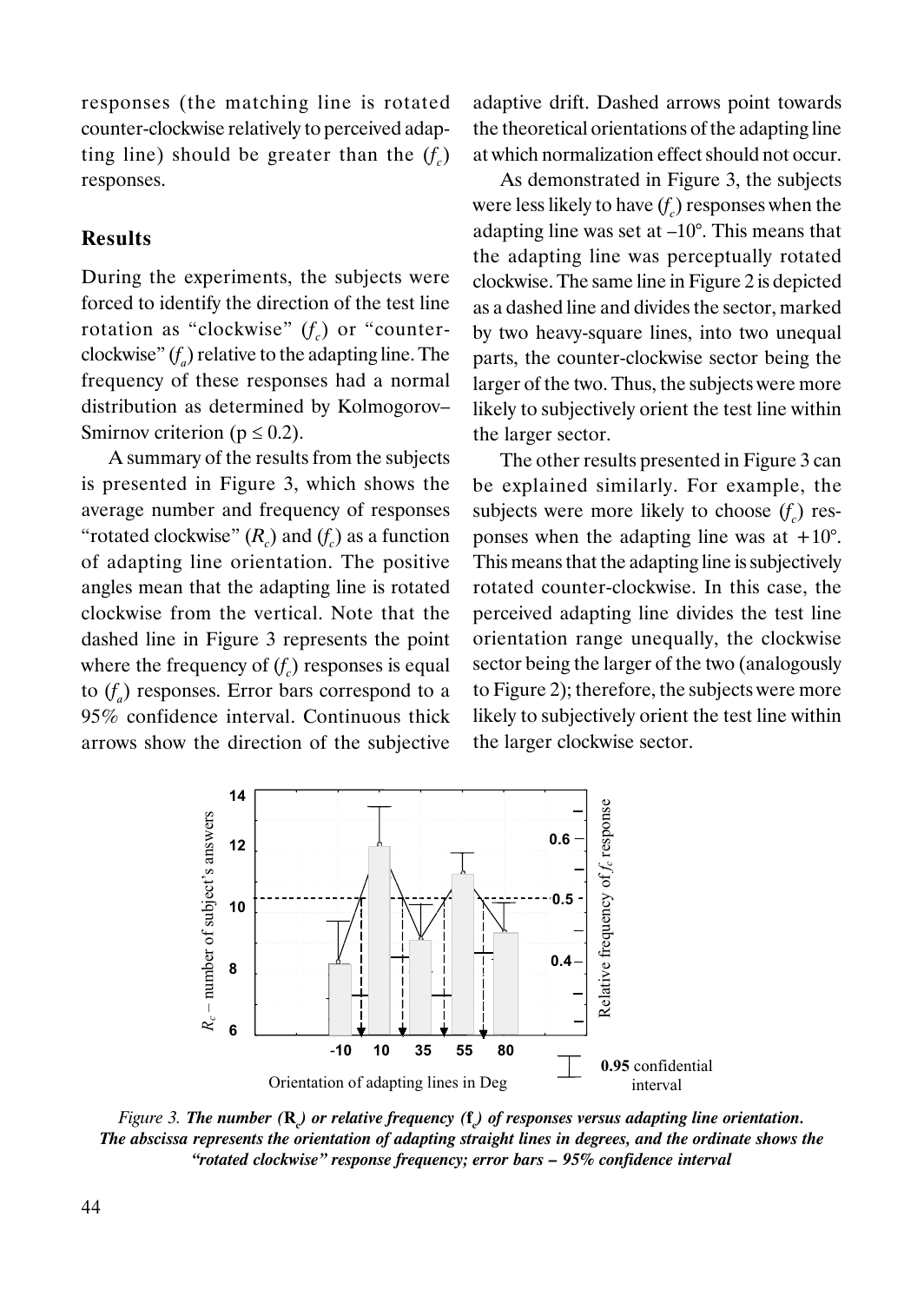We compared the  $(f_c)$  response frequency when the adapting line was set at  $-10^{\circ}$ , 35° and 80° with the response frequency when the adapting line was set at 10°, 55° using nonparametric methods (Mann–Whitney U test- (U = 252, Z =  $-$  5.41, p < 0.05), Wald-Wolfowitz runs test  $(Z = -3.00, p < 0.05)$ , and 2 × 2 Tables (McNemar, Fischer exact  $\chi^2$  = 124.88, p < 0.05)). There was a significant increase in  $(f_c)$  responses when the adapting line was set at 10°, 55° as compared to the responses when the adapting line was at  $-10^{\circ}$ , 35° and 80°. Additionally, the difference in responses remained significant independently of the presence or absence of time for adaptation.

### Discussion

In summary, the results of our experiments were as follows:

- 1. During adaptation, the adapting line subjectively rotates towards the nearest vertical (0°), horizontal (90°) or diagonal orientation (45°).
- 2. Lines tilted by 22.5° and 67.5° are perceptually stable during adaptation, but the smallest deviation from these angles gives rise to adapting drifts. The direction of the drift depends on the sign of deviation and could be random.

What physiological mechanisms might account for the observed properties of the normalization phenomenon? According to one theory, such changes in the perception of line orientation are caused by adaptation of orientation-sensitive detectors in the striate cortex (Tolhurst, 1972; Dealy and Tolhurst, 1974; Bednar & Miikkulainen, 2000; Clifford et al., 2000). Increased excitation of these striate cortical detectors decreases their sensitivity to contrast without changing the orientation tuning characteristics. As a result of this decrease in sensitivity, the same line before and after adaptation maximally excites different orientation detectors. However, to explain the normalization effect, we need to introduce some special, rather complex, distributions of detectors in the orientation domain. Experimental data have indicated that the number (or density) of detectors tuned to vertical and horizontal orientations is greater than the number of detectors tuned to diagonal orientations (Bednar & Miikkulainen, 2000). In view of the decreasing sensitivity of orientation detectors distributed in the orientation domain described above, all lines (except vertical, horizontal and diagonal (i.e. 45°)) will be subjectively rotated to the nearest vertical or horizontal line during prolonged viewing, where the detectors are most numerous. Diagonal lines should be perceptually stable, but any changes in the orientation of such lines should cause a subjective drift of the orientation towards the nearest vertical or horizontal line. This contradicts the data obtained in this study (Figurre 3). Therefore, in order to explain these data, we need to have a more complex distribution of detectors in the orientation domain: namely, if the observed normalization phenomenon stems from the unequal distribution of the detectors in the orientation domain, then the density of these detectors should be maximal around the three orientations (vertical, diagonal (about 45°) and horizontal). Currently, there are no data to confirm this speculation. Moreover, there is a strong evidence to suggest that adaptation is not only a result of a decreasing detector sensitivity, but that it also stems from the decreasing value of signals transmitted from the inputs of detectors (Movshon & Lennie, 1979; Vidyasagar, 1990; Solomon et al., 2004).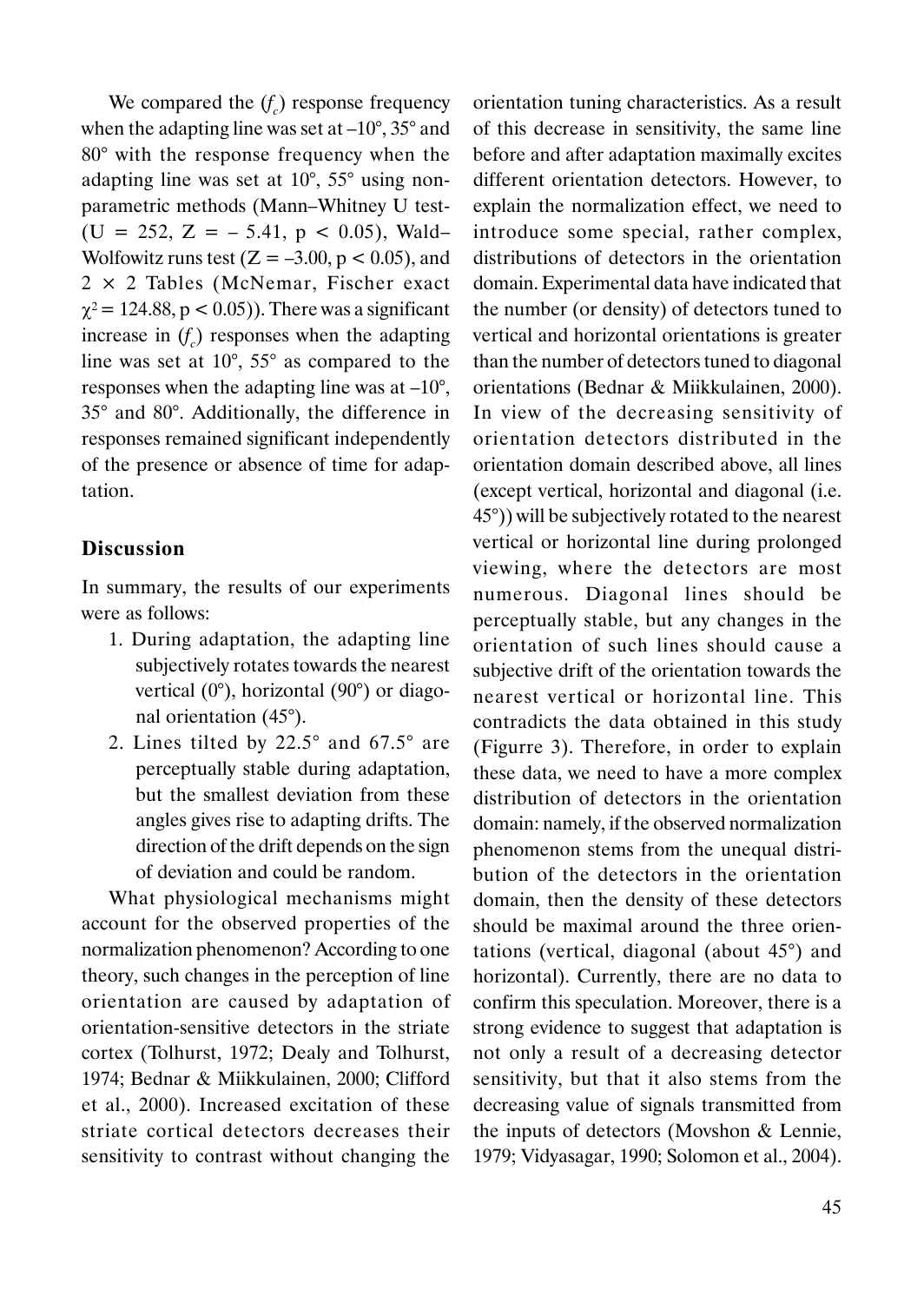Furthermore, if adaptation results from changes in the sensitivity of orientation detectors, the optimal orientations of single detectors should not change during prolonged viewing. However, we have demonstrated here that is not the case and, in support of our findings, neurophysiological data indicate that the optimal orientation of detectors during adaptation does change (McMahon & MacLeod, 2003; Dragoi et al. 2000, 2003; Jin et al., 2005).

#### **REFERENCES**

Bednar J. A., Miikkulainen R. Tilt aftereffects in a self-organizing model of the primary visual cortex // Neural Computation. 2000, vol. 12 (7), p. 1721–1740.

Blakemore C., Carpenter R. H. S., Georgeson M. A. Lateral inhibition between orientation detectors in the human visual system // Nature. 1970, vol. 228, p. 37–39.

Blakemore C., Carpenter R.H.S., Georgeson M. A. Lateral thinking about lateral inhibition // Nature. 1971, vol. 234, p. 418–419.

Campbell F. W., Maffei L. The tilt after–effect: A fresh look // Vision Research. 1971, vol. 11 (8), p. 833–840.

Campbell F. W., Kulikowski J. J., Levinson J. The effect of orientation on the visual resolution of gratings // Journal of Physiology. 1966, vol. 187 (2), p. 427–436.

Cleland B. G., Freeman A. W. Visual adaptation is highly localized in the the cat's retina // Journal of Physiology. 1968, vol. 404, p. 591–611.

Clifford C. W. G., Wenderoth P., Spehar B. A functional angle on some after-effects in cortical vision // Proceedings of the Royal Society B. 2000, vol. 267, p. 1705–1710.

Clifford C. W., Wyatt A. M., Arnold D. H., Smith S. T., Wenderoth P. Orthogonal adaptation improves orientation discrimination // Vision Research. 2001, vol. 41 (2), p. 151–159

Creutzfeldt O., Ito M. Functional synaptic organization of primary visual cortex neurons in the cat // Experimental Brain Research. 1968, vol.6 (4), p. 324–352.

### Conclusions

We have demonstrated that during a prolonged viewing of a straight line, the perceived orientation of this line changes: the line perceptually rotates towards the nearest of the following orientations: 0°, 45° or 90°. The observed perceptual drifts change their direction within the following ranges of angles: 10–35° and 55–80°.

#### Acknowledgments

We thank Professor D. H. Foster and Dr A.G. Robson for valuable comments on the drafts of this paper.

Dealy R. S., Tolhurst D.J. Is spatial adaptation an after-effect of prolonged inhibition? // Journal of Physiology. 1974, vol. 241 (1), p. 261–270.

Dragoi V., Sharma J., Sur M. Adaptation-induced plasticity of orientation tuning in adult visual cortex // Neuron. 2000, vol. 28 (1), p. 287–298.

Dragoi V., Sharma J., Sur M. Response plasticity in primary visual cortex and its role in vision and visuomotor behaviour: bottom-up and top-down influences // IETE (Institution electronics telecommunication engineers) Journal of Research. 2003, vol. 49, p. 1–9.

Ganz L. Mechanism of the figural after-effects // Psychological Review. 1956, vol. 73, p. 128-150.

Gibson J. J. Adaptation, after-effect and contrast in the perception of curved line // Journal of Experimental Psychology. 1933, vol. 16, p. 1–13.

Gibson J. J. Adaptation, after-effect and simultaneous contrast and real restriction of the aftereffect // Journal of Experimental Psychology. 1937, vol. 20, p. 186–196.

Gibson J. J., Radner M. Adaptation, after-effect and contrast in the perception of tilted line. I. Quantitative studies // Journal of Experimental Psychology. 1937, vol. 20, p. 453–467.

Jin D. Z., Dragoi V., Sur M., Seung H. S. Tilt aftereffect and adaptation-induced changes in orientation tuning in visual cortex // Journal of Neurophysiology. 2005, vol. 94(6), p. 4038–4050.

Köhler W., Wallach H. Figural aftereffects: An investigation of visual processes // Proceedings of American Philosophical Society. 1944, vol. 88, p. 269-375.